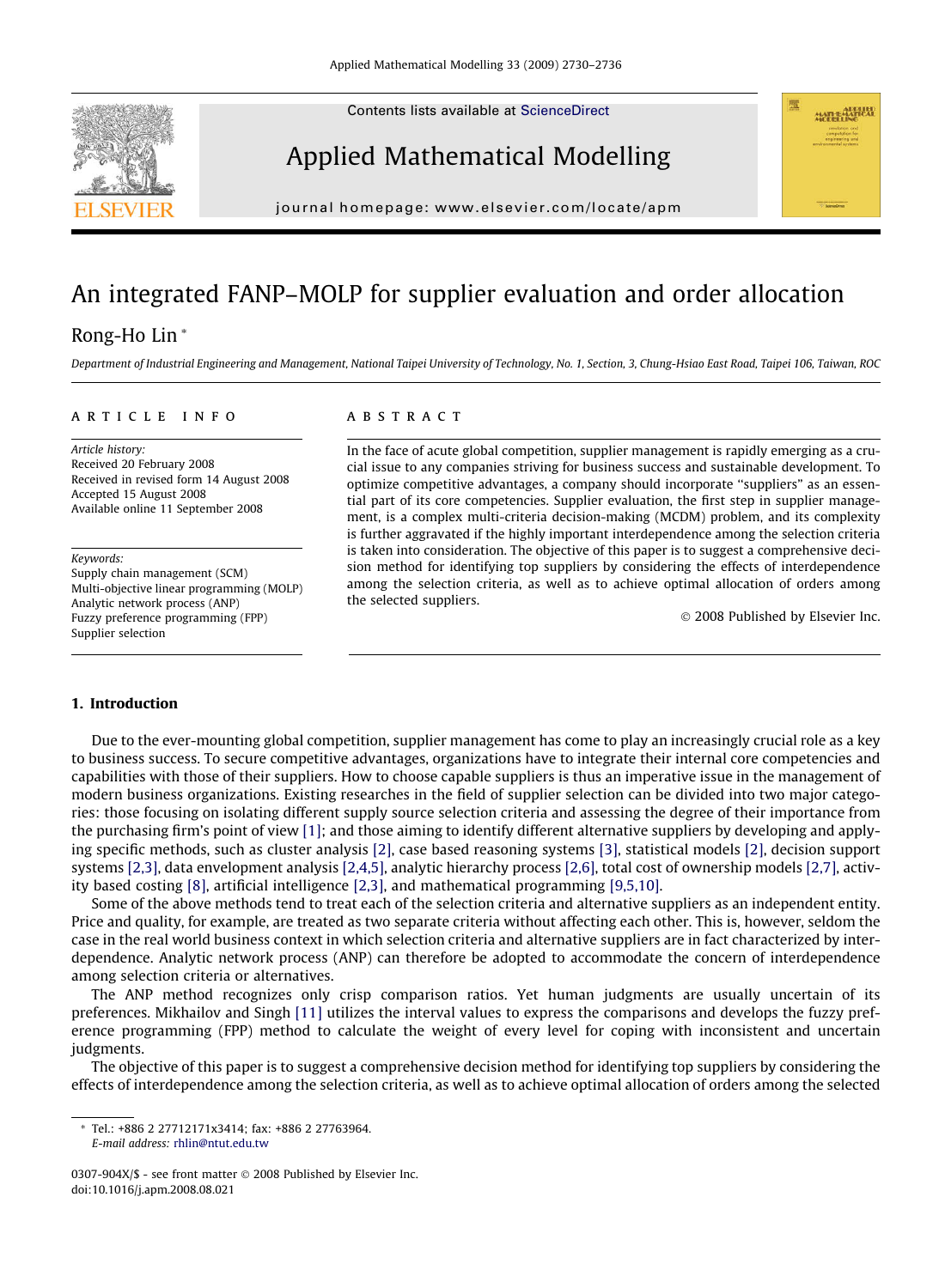suppliers. The proposed method accordingly incorporates two stages: (i) Combine ANP with FPP into a more powerful FANP for selection of top suppliers, and (ii) Apply multi-objective linear programming (MOLP) to facilitate optimal allocation of orders.

#### 2. Analytic network process

Analytic network process (ANP) introduced by Saaty is a comprehensive decision-making technique appropriate for both quantitative and qualitative data types and capable of overcoming the problem of interdependence and feedback among alternatives or criteria so as to facilitate a more systematic analysis. ANP uses a network without the need to specify levels as in a hierarchy. ANP has been broadly used in decision-making and various other applications, such as equipment replacement [\[12\]](#page--1-0), project selection [\[13\],](#page--1-0) financial-crisis forecasting [\[14\],](#page--1-0) machine selection [\[15\]](#page--1-0) and supplier selection [\[16\].](#page--1-0) In order to facilitate more effective solutions, ANP in numerous studies is integrated with various mathematical programming models. For instance, Wey and Wu [\[17\]](#page--1-0) use ANP priorities with goal programming in resource allocation. Ustun and Demirtas [\[18\]](#page--1-0) integrate ANP and multi-period, multi-objective mixed integer linear programming (MOMILP) for choosing the best suppliers and define the optimum quantities among the selected suppliers.

The method of the ANP unfolds in the following steps. The first step compares the criteria in an entire system to form a supermatrix [\[19\]](#page--1-0) adopted to measure the relative importance of each criterion. The relative importance value can be determined using a scale of 1–9 to represent equal importance to extreme importance [\[20\].](#page--1-0) The next step is to calculate the influence (i.e. the principal eigenvector) of the elements (criteria) in each component (matrix) using the eigenvalue approach. The unweighted supermatrix is then multiplied by the priority weights from the clusters to yield the weighted supermatrix. Finally the supermatrix reaches a steady state by multiplying the weighted supermatrix by itself until the supermatrix's row values converge to the same value for each column of the matrix.

#### 3. Fuzzy preference programming

Fuzzy preference programming (FPP) method proposed by Mikhailov and Singh [\[11\]](#page--1-0) is mainly used to derive priority vectors from a set of comparison judgments or interval comparisons. The FPP method can be described as follows:

Let  $A = \{l_{ij}, u_{ij}\}$  represents an interval comparison matrix with n components where  $l_{ij}$  and  $u_{ij}$  are the lower and the upper bounds of the corresponding uncertain judgments. When the interval judgments are consistent, the priority vectors satisfy the following inequalities (1)

$$
l_{ij} \leqslant \frac{w_i}{w_j} \leqslant u_{ij},
$$
  
\n
$$
i = 1, 2, \ldots, n-1; \quad j = 2, 3, \ldots, n; \quad j > i.
$$
\n
$$
(1)
$$

Inconsistency in the judgments indicates that no priority vector satisfies all the interval judgments simultaneously. Thus, a good enough solution vector has to satisfy all the interval judgments as much as possible.

$$
l_{ij} \leqslant \frac{w_i}{w_j} \leqslant u_{ij},
$$
  
\n $i = 1, 2, \ldots, n-1; \quad j = 2, 3, \ldots, n; \quad j > i,$  (2)

where the symbol  $\tilde{\le}$  denotes the statement "fuzzy less or equal to."

The above set of  $m$  fuzzy constraints can be presented in the following matrix form:

 $Rw \leqslant 0,$  (3)

 $\ddotsc$ 

where the matrix  $R \in \mathbb{R}^{m \times n}$ ;  $m = n(n - 1)$ .

The kth row of Rw, a fuzzy linear constraint, can be defined as a linear membership function of the type

$$
u_k(R_k w) = \begin{cases} 1 - \frac{R_k w}{d_k} & R_k w \leqslant d_k, \\ 0 & R_k w \geqslant d_k, \end{cases} \tag{4}
$$

where  $d_k$  is a tolerance parameter for the kth row of Rw, representing the admissible interval of approximate satisfaction of all judgments. The value of the membership function  $u_k(R_kw)$  is equal to zero when the corresponding crisp constraint  $Rw \le 0$  is strongly violated;  $u_k(R_kw)$  is between zero and one when the crisp constraint is approximately satisfied; and it is greater than one when the constraint is fully satisfied.

In order to solve the prioritization problem, FPP method has two additional assumptions. The first lets  $u_k(R_kw)$ ,  $k = 1, 2, \ldots$ m be membership functions of the fuzzy constraints Rw  $\tilde{\le}$  0 on the n – 1 dimensional simplex

$$
Q^{n-1} = \left\{ (w_1, w_2, \dots, w_n) | w_i > 0, \sum_{i=1}^n w_i = 1 \right\}.
$$
 (5)